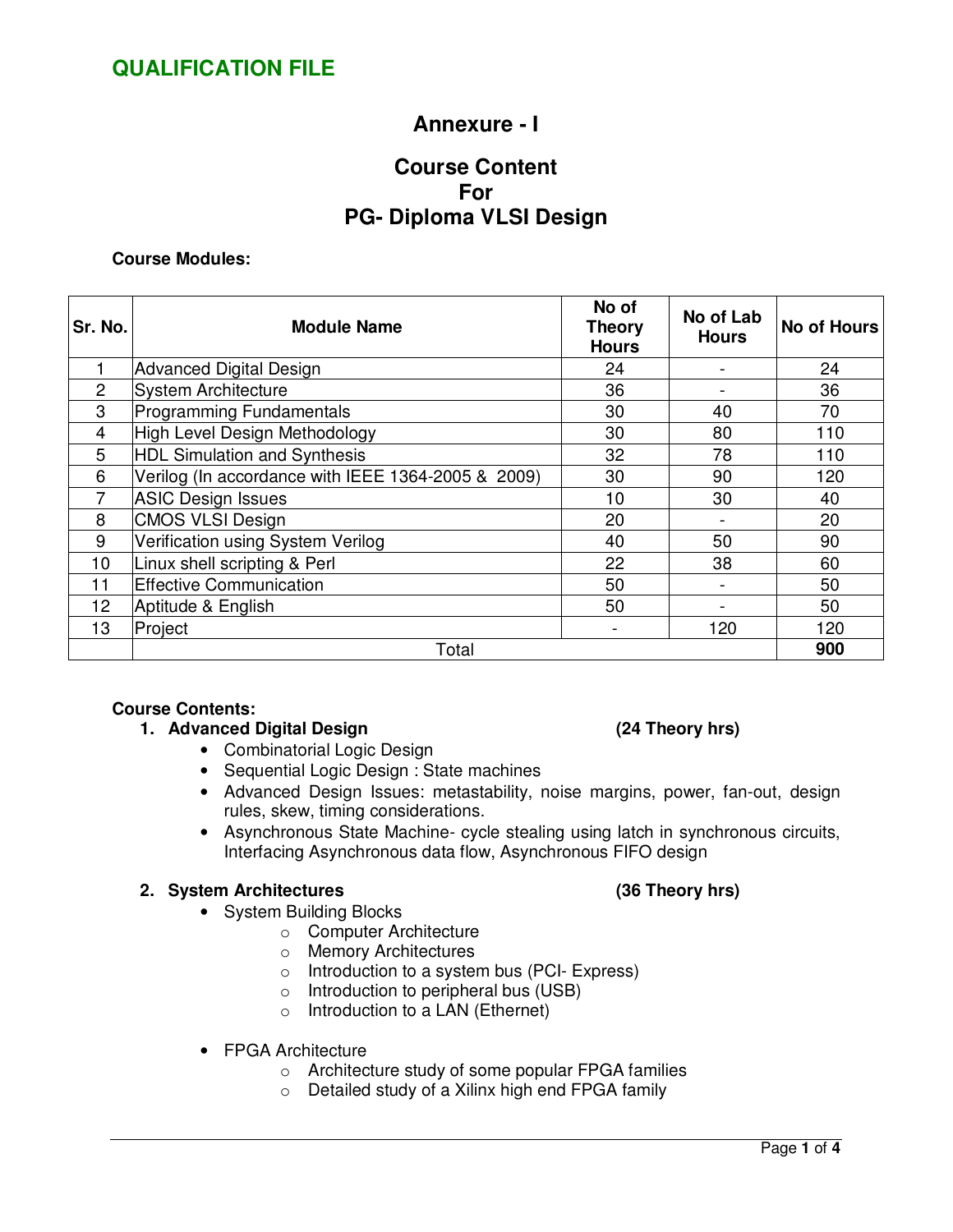## **QUALIFICATION FILE**

- o Architecture of Microcontrollers in FPGA( ARM)
- o The backend tools
- o Integrating non-HDL modules : Building macros
- o Introduction to SOC

## **3. Programming Fundamental (30Theory + 40lab)**

- Introduction to C
- Arrays
- Functions
- Strings
- Structures & unions
- Introduction to C<sub>++</sub>
- Classes & Objects
- Inheritance
- Class and Function Templates,
- Exception Handling,
- Namespaces

## **4. VHDL (In accordance with standard IEEE 1076-2008 ) (30Theory + 80 Lab)**

- Introduction to HDL
- VHDL Flow
- Language constructs
- Concurrent constructs
- Sequential Constructs
- Subprogram
- Packaging
- Timing Issues

### **5. HDL Simulation and Synthesis (32Theory + 78 Lab)**

- The concept of Simulation
- HDL Simulation and Modeling
- The Synthesis Concept
- Synthesis of high level constructs
- Timing Analysis of Logic circuits
- Combinatorial Logic Synthesis
- State machine synthesis
- Efficient coding styles
- Hierarchical and flat designs
- Constraining designs
- Partitioning for synthesis
- Pipelining
- Resource sharing
- Optimizing arithmetic expressions
- Design reuse
- The Simulation and Synthesis Tools
- FPGA synthesis and implementation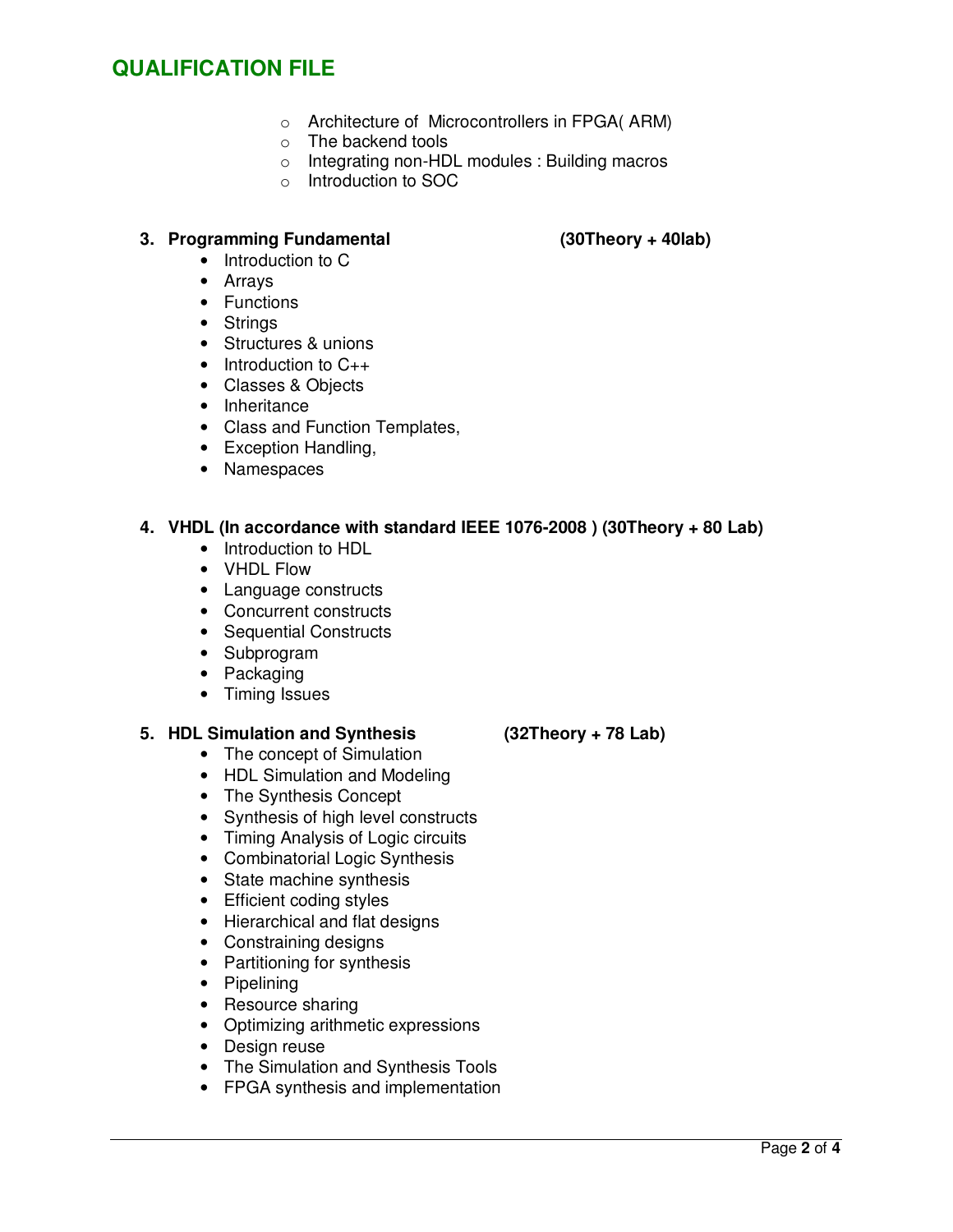## **QUALIFICATION FILE**

## **6. Verilog (In accordance with IEEE 1364-2005 and 2009) (30Theory + 90 lab)**

- Data types
- Modeling concepts,
- Task and Functions
- Specify block and Timing checks
- Verification and Writing test benches

## **7. ASIC Design (10 Theory + 30 Lab)**

- Introduction of Full custom and semi custom ASIC Design Flow and Flow Diagram
- Specifications and Schematic cell Design.
- Spice simulation Analysis of analog and digital circuits, circuit elements, AC and DC analysis.
- Transfer Characteristics, Transient responses, Noise analysis of current and voltage.
- Design Rule, Micron Rules, Lambda rules of the design and design rule check.
- Fabrication methods of circuit elements, Layout design of different cells like Diff. Library cell designing, NAND, NOR, NOT, X-OR etc.
- Circuit Extraction, Electrical rule check, LVS, Post-layout Simulation and Parasitic extraction.
- Different design Issues like Antenna effect, Electro migration effect, Body effect, Inductive and capacitive cross talk and Drain punch through, etc.
- Design format, Timing analysis, Back notation and Post layout simulation
- DFT Guideline, Test Pattern and BIST
- ASIC design implementation

### **8. CMOS VLSI Design (20 Theory)**

- Introduction of MOS device
- N- Mos , P-Mos and CMOS
- Structure of MOS cells
- Threshold Voltage,
- CMOS Inverter Characteristics, Device sizing,
- Rationed and non rationed logic.
- CMOS combinational logic design, Design of Basic gates, transmission gates and Design of complex logic circuit.
- Latch Up effect, Body Effect,
- Channel Length Modulation,
- CMOS as a switch,
- Noise Margin,
- Capacitance Estimation
- Rise and fall times
- Power dissipation and Design of complex circuit fabrication steps.

### **9. Verification using SystemVerilog (40 Theory + 50 lab)**

- 
- Introduction to Verification
- Types of verification

# Page **3** of **4**